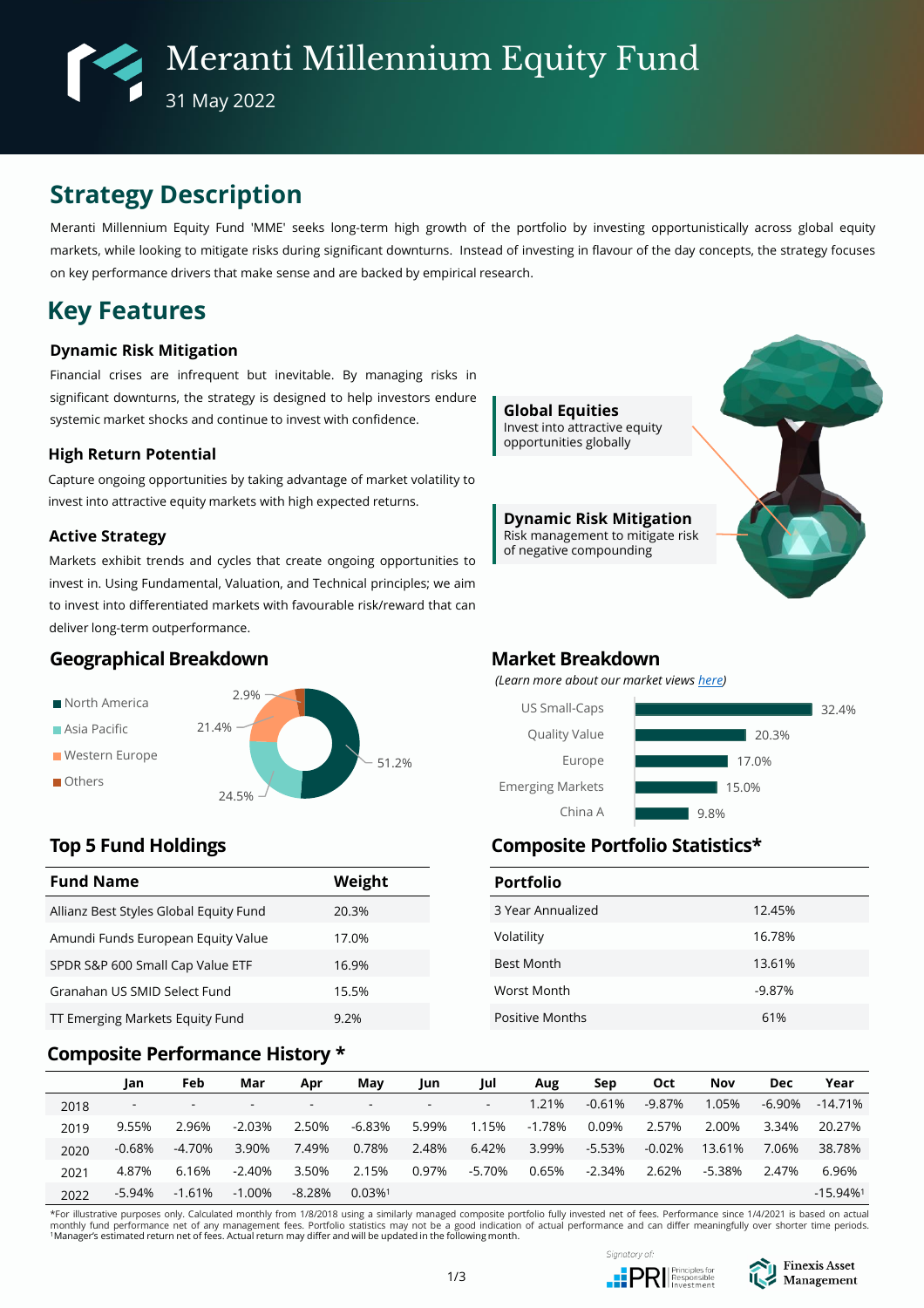# **Market & Portfolio Developments**

#### **Market Review**

May was a relative non-event compared to the first four months of 2022. Global equities were up marginally by 0.12% respectively but remained depressed overall since the start of the year. These selling pressures are not uncommon. They have occurred throughout history and reflect the flushing of weak hands that creates volatility and weaknesses in markets. But these have often been buying opportunities for bold and patient investors.

### **Main Contributors 'What did well?'**

'Value' segments within **Europe and US Small-Cap equities** contributed positively to returns even as markets remained weak after a series of unfavourable events kickstarted the year. They highlight the importance of investing at better valuations to benefit from positive asymmetric risk; having a good margin-of-safety allows for potentially bigger upside than downside.

### **Main Detractors 'What underperformed?'**

**Healthcare equities** lagged after having outperformed in the past months when broader markets were down, but their stable earnings profile means that they are an effective way for us to diversify the portfolio amid growth concerns. **Asia Pacific equities** remain weak as uncertainties around China Covid-19 restrictions dampened the region's performance. But green shoots of recovery are in sight as China moves to ease covid curbs.

### **Market Outlook**

Major markets may be down, but they are good news for investors who take a long-term approach to investment. Such periods represent windows of opportunities for them to accumulate good investments at a discounted rate and, in doing so, pave the way for better future returns – markets do recover and move higher. The path to recovery will no doubt be affected by policy responses to inflation, and how the world transitions to covid as an endemic disease, but one thing is for sure: markets have always been a device that transfers money from the impatient to the patient.

### **Fund Details**

| ltem                                                                 | <b>Class A</b>                                | <b>Class B</b>                 |  |  |  |  |  |
|----------------------------------------------------------------------|-----------------------------------------------|--------------------------------|--|--|--|--|--|
| Currency                                                             | SGD, USD                                      |                                |  |  |  |  |  |
| ISIN (SGD Class)                                                     | SGXZ32206252<br>(Distribution)                | SGXZ53567772<br>(Accumulation) |  |  |  |  |  |
| ISIN (USD Class)                                                     | SGXZ35636000<br>(Distribution)                | SGXZ56727852<br>(Accumulation) |  |  |  |  |  |
| Projected Distribution <sup>2</sup>                                  | 4% p.a.                                       |                                |  |  |  |  |  |
| Min. Subscription                                                    | SGD 500,000<br>USD 400,000                    | SGD 50,000<br>USD 40,000       |  |  |  |  |  |
| Account Opening Fee <sup>3</sup><br>(One-time)                       | SGD 4,000<br>USD 3.000                        | SGD 4,000<br>USD 3,000         |  |  |  |  |  |
| Min.<br>Subsequent<br>Subscription                                   | SGD 15,000<br>USD 10,000                      | SGD 15,000<br>USD 10,000       |  |  |  |  |  |
| <b>Redemption Fees</b>                                               |                                               |                                |  |  |  |  |  |
| 1st Year of Investment                                               |                                               | 3%                             |  |  |  |  |  |
| 2nd Year of Investment                                               |                                               | 2%                             |  |  |  |  |  |
| 3rd Year of Investment                                               |                                               | 1%                             |  |  |  |  |  |
| 4th Year Onwards                                                     |                                               | 0%                             |  |  |  |  |  |
| Management Fee                                                       | 1.78%                                         | 0%                             |  |  |  |  |  |
| Performance Fee <sup>4</sup>                                         | 0%                                            | 20%                            |  |  |  |  |  |
| <b>Fund Name</b>                                                     | Meranti Capital VCC<br>Millennium Equity Fund |                                |  |  |  |  |  |
| Dealing Frequency                                                    | Monthly                                       |                                |  |  |  |  |  |
| <b>Base Currency</b>                                                 | <b>USD</b>                                    |                                |  |  |  |  |  |
| <b>Inception Date</b>                                                | 1 April 2021                                  |                                |  |  |  |  |  |
| <b>Fund Domicile</b>                                                 | Singapore                                     |                                |  |  |  |  |  |
| <b>Investment Manager</b><br>Finexis Asset Management                |                                               |                                |  |  |  |  |  |
| <b>Fund Administrator</b><br><b>ASCENT Fund Services (Singapore)</b> |                                               |                                |  |  |  |  |  |
| Custodian<br>Standard Chartered Bank                                 |                                               |                                |  |  |  |  |  |
| Auditor<br><b>KPMG LLP</b>                                           |                                               |                                |  |  |  |  |  |
| <b>Broker</b>                                                        | Goldman Sachs (Asia) L.L.C.                   |                                |  |  |  |  |  |
| <b>Legal Advisors</b>                                                | <b>BTPLaw LLC</b>                             |                                |  |  |  |  |  |

<sup>2</sup>Please note that the distributions (if any) may be declared semi-annually based on the Investment Manager's discretion. If distributions are made, such distributions are not a forecast, indication or projection of the future performance of the Fund. <sup>3</sup>Waiver of account opening fees for investors through the platforms. <sup>4</sup>Charged on high water mark basis, with zero hurdle rate.

**About Meranti**: The Meranti fund series is named after the Meranti tree, which is native to Singapore and the region. It is a canopy and emergent tree; providing shade from its place at the top layer of a rainforest where sunlight is plentiful. To reach such great heights, the trees have a strong and wide system of roots to help provide stability while also gathering more nutrients. Likewise, Meranti funds were developed around a Dynamic Risk Mitigation process so that investors can invest with confidence and harvest the full potential of capital growth through market cycles.

**About FAM:** Finexis Asset Management is a Capital Markets Services (CMS) licensed fund management company established in Singapore, focusing on bringing institutional capabilities to private clients. The boutique set-up ensures that we are flexible, responsive and proactive. We embrace the latest technology and constantly improve our processes to complement our investment solutions. Constant evolution to fulfil our investor's needs is ingrained in our beliefs.

For professional and accredited investors only. For fund and sales related enquires please reach out to your finexis financial advisor representative or email us at [customer.service@finexisam.com](mailto:customer.service@finexisam.com)

#### **IMPORTANT NOTICE & DISCLAIMERS**

The information herein is given on a general basis without obligation and is strictly for information only. This publication is not an offer, solicitation, recommendation or advice to buy or sell any investment product, including any collective investment schemes or shares of companies mentioned within. Although every reasonable care has been taken to ensure the accuracy, timeliness<br>and objectivity of the information c howsoever caused, or for any decision or action taken based on views expressed or information in this publication. The value of shares values in the Fund and income there from (if any) may<br>fall or rise. Past performance i principal amount invested. Investors interested in the Fund should read the Private Placement Memorandum (PPM) and seek relevant professional advice before deciding whether to invest in<br>the Fund. Should you choose not to

Finexis Asset Management Pte. Ltd. (Company Registration No. 201525241K) [www.finexisam.com](http://www.finexisam.com/)